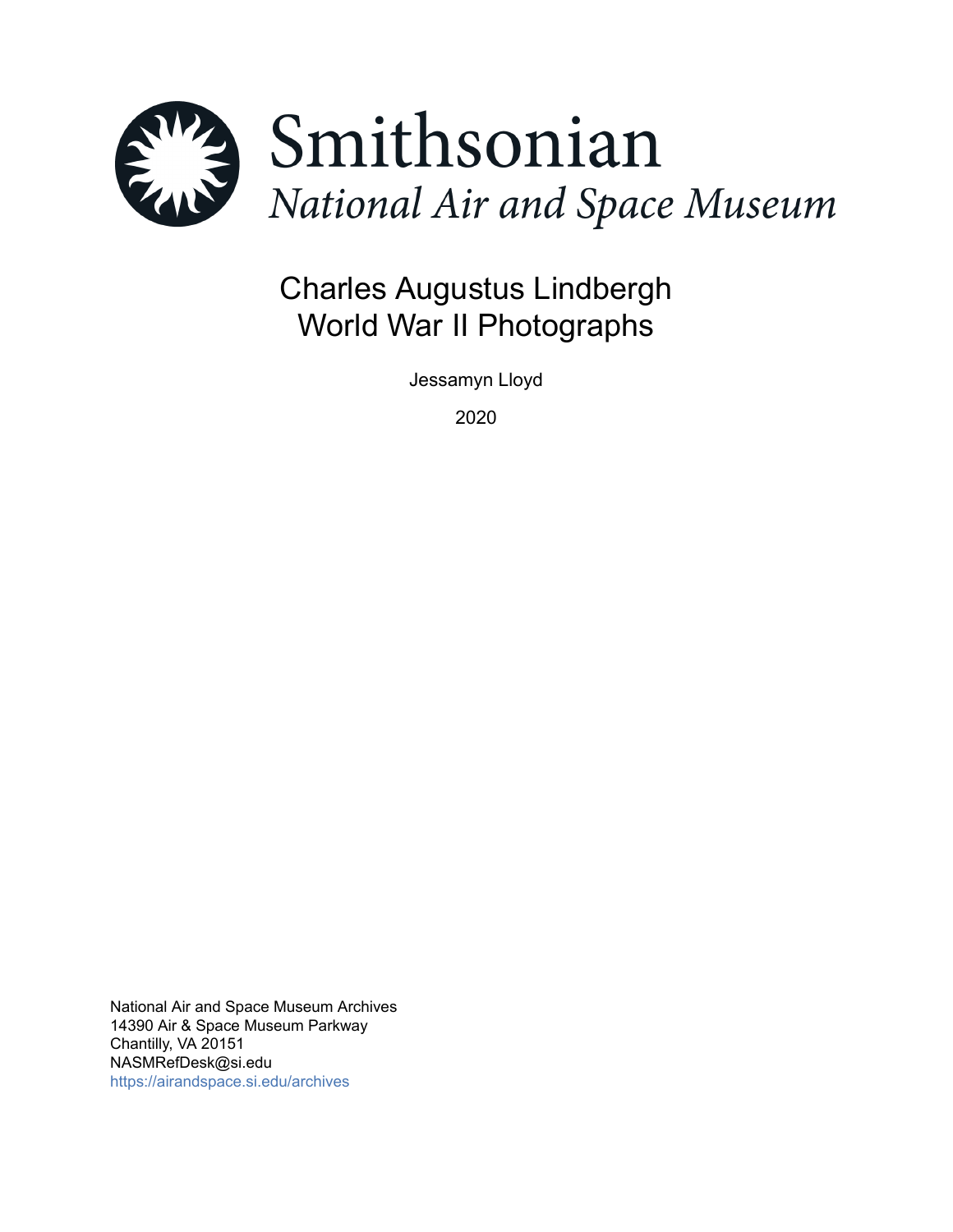## **Table of Contents**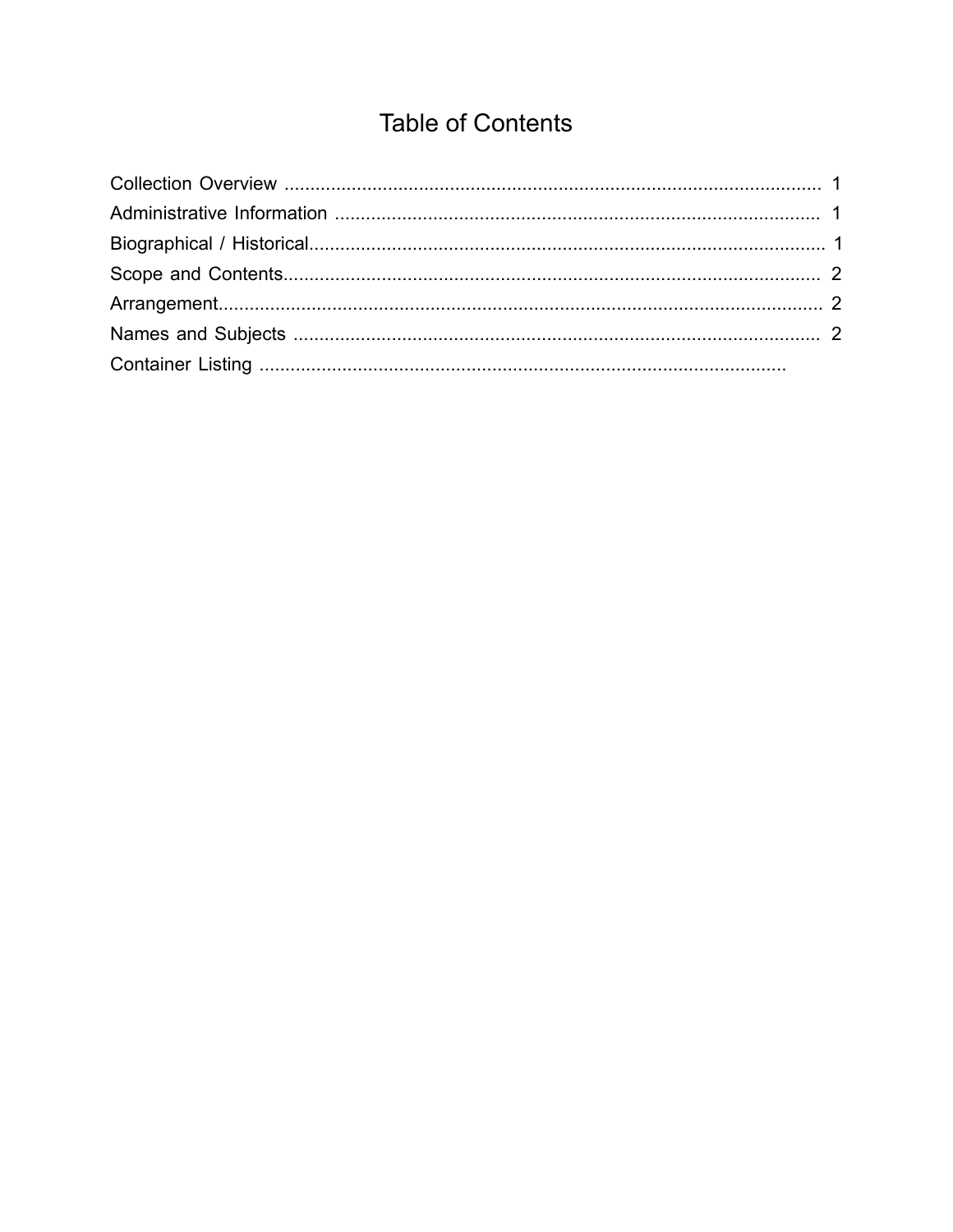## <span id="page-2-0"></span>**Collection Overview**

| <b>Repository:</b>                | National Air and Space Museum Archives                                                                                          |
|-----------------------------------|---------------------------------------------------------------------------------------------------------------------------------|
| Title:                            | Charles Augustus Lindbergh World War II Photographs                                                                             |
| Date:                             | 1944                                                                                                                            |
| Identifier:                       | NASM XXXX 0911                                                                                                                  |
| Creator:                          | Lipovsky, Vincent Adam, 1919-2013.                                                                                              |
| <b>Extent:</b>                    | 0.05 Cubic feet (1 folder)                                                                                                      |
| Language:                         | English.                                                                                                                        |
| Summary:                          | This collection contains photographs of Charles Augustus Lindbergh<br>taken during his time in the Pacific during World War II. |
| <b>Digital</b><br><b>Content:</b> | Image(s): Charles Augustus Lindbergh World War II Photographs                                                                   |

## <span id="page-2-1"></span>**Administrative Information**

#### Acquisition Information

Vincent A. Lipovsky, Gift, 1971, NASM.XXXX.0911

#### Processing Information

Arranged and described (2009) and encoded (2020) by Jessamyn Lloyd.

#### Preferred Citation

Charles Augustus Lindbergh World War II Photographs, NASM.XXXX.0911, National Air and Space Museum, Smithsonian Institution.

#### **Restrictions**

No restrictions on access.

#### Conditions Governing Use

Material is subject to Smithsonian Terms of Use. Should you wish to use NASM material in any medium, please submit an Application for Permission to Reproduce NASM Material, available at [Permissions Requests](http://airandspace.si.edu/permissions)

## <span id="page-2-2"></span>**Biographical / Historical**

After the Japanese attacked Pearl Harbor, Charles Lindbergh asked to be recommissioned in the US Army Air Corps but was declined by order of the White House. Lindbergh then served as an advisor to Ford on the conversion from automobile to bomber production and later worked with United Aircraft and was sent by them to the Pacific as a technical consultant relating to Vought F4U Corsairs. While in the Pacific Theater, Lindbergh flew a number of combat missions as a civilian in both Vought F4U Corsair and Lockheed P-38